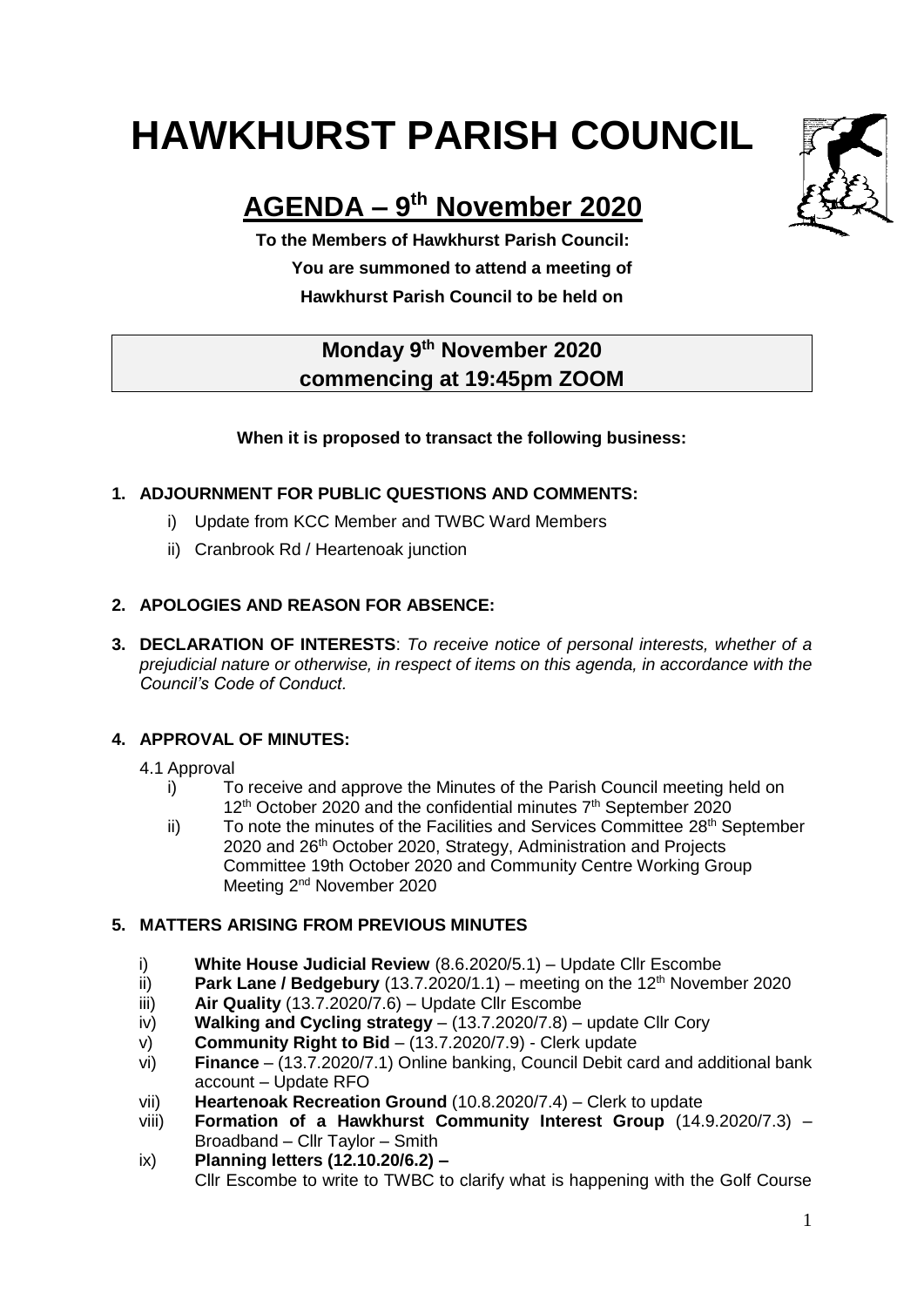planning application and Clerk to write to TWBC regarding speed signage being moved on Hastings Rd

### **6. PLANNING**

#### 6.1 Planning applications to be considered

| <b>No</b> | <b>Application</b><br>No | Proposal                                                                                                                                  | Location                                                                                                            |  |
|-----------|--------------------------|-------------------------------------------------------------------------------------------------------------------------------------------|---------------------------------------------------------------------------------------------------------------------|--|
| 106       | 20/02723/FULL            | ridge to create<br>Raising of garage<br>roof<br>habitable loft space and side extension to<br>garage                                      | Gun Green Oast<br>Water<br>Lane<br>Hawkhurst<br>Cranbrook<br><b>TN18</b><br>5BA                                     |  |
| 107       | 20/02370/FULL            | Demolition of existing double garage and<br>erection of 3 bedroom detached house with<br>basement                                         | Land Adj. White<br>Rose<br>Cottage<br>Conghurst<br>Lane<br><b>Hawkhurst</b><br>Cranbrook<br>Kent<br><b>TN18 5DZ</b> |  |
| 108       | 20/02536/FULL            | Change of use from agricultural land to create<br>a wildlife pond in a field of semi-improved<br>grassland<br><b>Planning Application</b> | <b>The</b><br>Walled<br>Garden<br>Hall<br>House Moor<br>Hill<br>Hawkhurst<br>Cranbrook<br>Kent<br><b>TN18 4QE</b>   |  |
| 109       | 20/02628/FULL            | Proposed agricultural implement store.                                                                                                    | Little Pix Hall High<br>Street Hawkhurst<br>Cranbrook Kent<br><b>TN18 4XT</b>                                       |  |
| 110       | 20/02531/FULL            | Amendment<br>approved<br>application<br>to<br>19/03566/FULL to enlarge the footprint and<br>erection of a conservatory.                   | Roseacre Cottage<br>Horns<br>Road<br>Hawkhurst<br>Cranbrook<br><b>TN18</b><br>4QS                                   |  |
| 111       | 20/02796/LBC             | Listed Building Consent: Renewal of use of a                                                                                              | The<br>Walled                                                                                                       |  |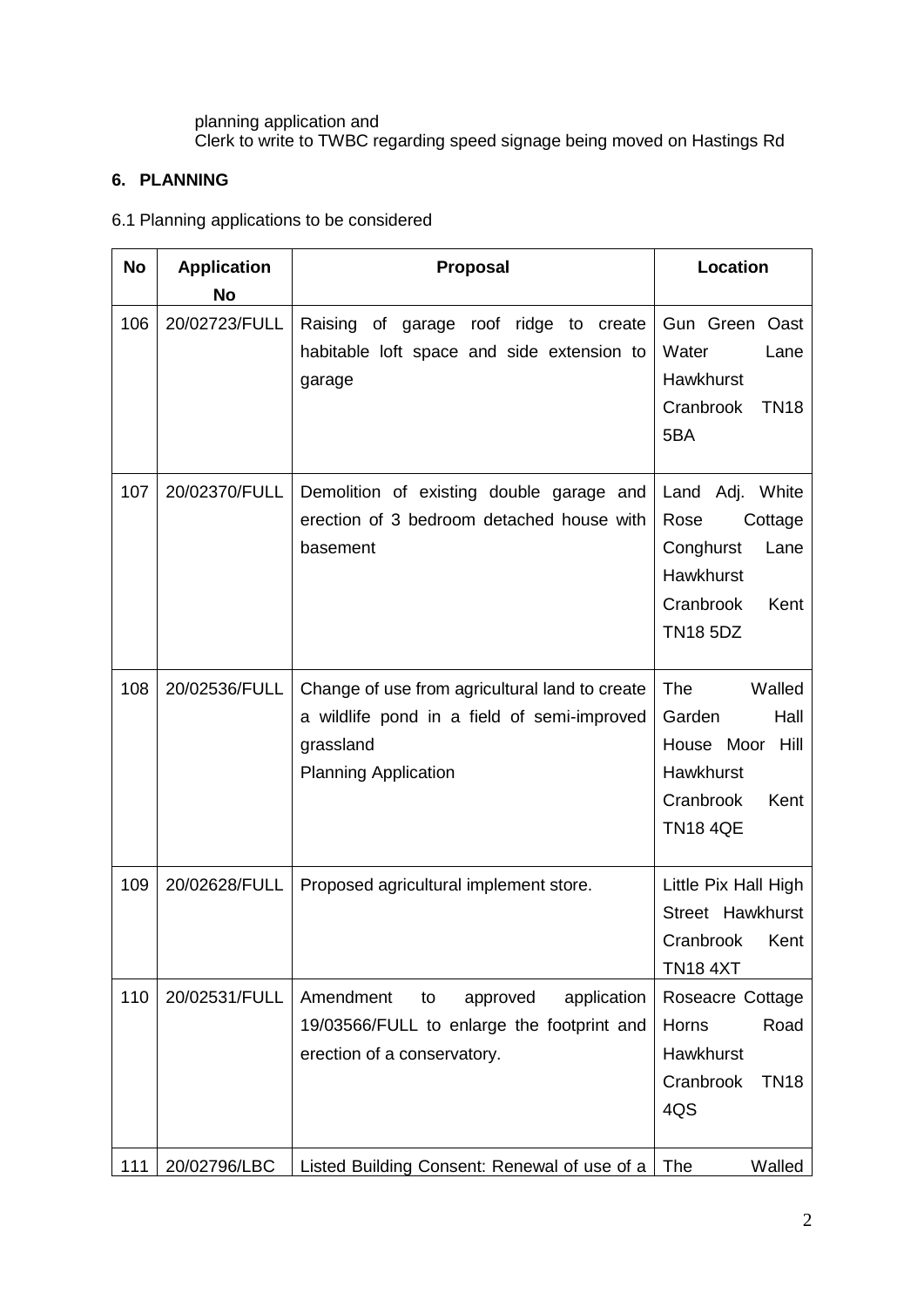|     |               | temporary                                       | polycarbonate | cover             | to | Nursery         | Water     |
|-----|---------------|-------------------------------------------------|---------------|-------------------|----|-----------------|-----------|
|     |               | weatherproof the Vinery for a further period of |               |                   |    | Lane            | Hawkhurst |
|     |               | five years                                      |               |                   |    | Cranbrook       | Kent      |
|     |               |                                                 |               |                   |    | <b>TN18 5DH</b> |           |
| 112 | 20/02668/FULL | Construction of new private garage              |               | 10 Herschel Place |    |                 |           |
|     |               |                                                 |               |                   |    | Hawkhurst       |           |
|     |               |                                                 |               |                   |    | Cranbrook       | Kent      |
|     |               |                                                 |               |                   |    | <b>TN18 4FA</b> |           |

#### 6.2 Planning information on file

#### **7. MATTERS FOR FURTHER DISCUSSION:**

7.1 Committee meeting cycle - motion by Cllr Green and supported by Cllr Escombe

"To return to Committee meetings being held every two months unless an emergency committee meeting is required"

- 7.2 Councillor IT proposal Cllr Taylor-Smith report attached
- 7.3 Highgate Hall Gates motion by Cllr Appelbe supported by Cllr Pyne

"That TWBC enforcement ensure that the Highgate Hall Gates are reinstalled as they are a historic feature within Hawkhurst conservation area"

- 7.4 Revised Standing Orders.- attached report with proposed amendments in RED
- 7.5 Review of S106 list Cllr Escombe report to follow PAG discussions
- 7.6 Budget monitoring report  $1^{st}$  April 2020  $31^{st}$  September 2020 report to follow
- 7.7 Council facilities update on impact of National Lockdown discussion

#### **8. REPORTS OF COMMITTEE CHAIRMEN AND UPDATES**

8.1 Facility and Services Committee  $-26<sup>th</sup>$  October 2020

Cllr Fitzpatrick Proposals:

 A resident requested that Ockley Allotments be turned into a car park. The Committee noted that allotments are a legal requirement for a Parish Council to provide and we have a waiting list.

Cllr Appelbe proposed and Cllr Cory seconded that we retain Ockley Allotments as allotments – agreed unanimously.

- Note agreed cemetery improvements
- Note add Bus shelters to FAS action plan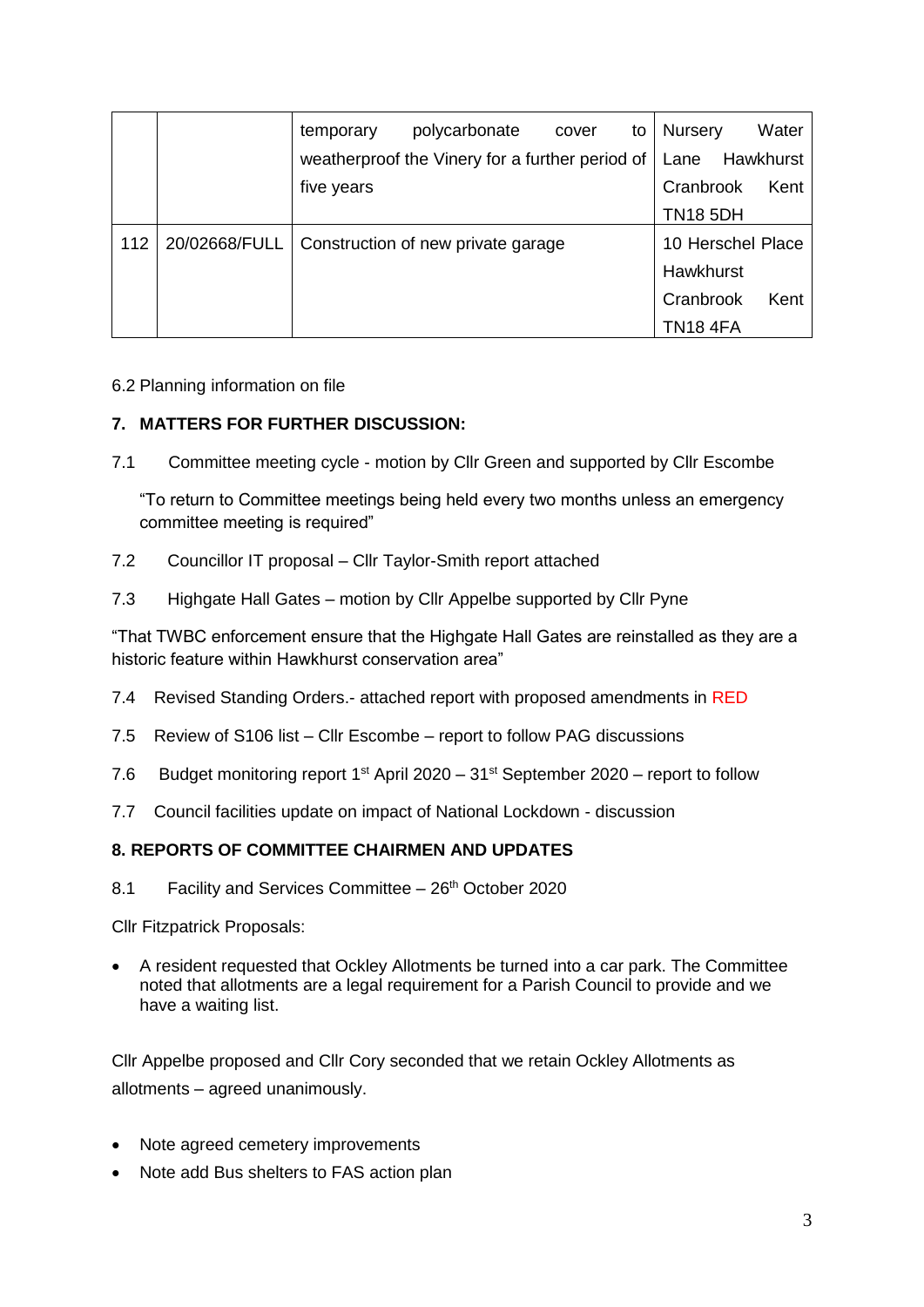#### 8.2 Strategy, Administration and Projects Committee - 19<sup>th</sup> October 2020

Cllr Taylor –Smith

- External audit, update
- Debit card update.
- Remembrance Sunday

#### 8.3 Note Community Centre Working Group - 2<sup>nd</sup> November 2020

A debate took place about the amount of sports / activity in the new building; football changing rooms, Table Tennis, Short Matt Bowls, Taekwondo, Judo etc but not indoor football, basketball or badminton. This is in addition to the community events, activities and meetings

Cllr Fitzpatrick proposed and Cllr Pyne seconded that the name should be changed to "Hawkhurst Community and Sports Centre" The CCWG agreed unanimously and recommend to Council to change the name to "Hawkhurst Community and Sports Centre"

#### **9. FINANCE:**

9.1 Monthly Income and expenditure

#### Table to follow

9.2 Agreement to pay payments schedule – to follow

#### **10. CORRESPONDENCE**

| No | Date     | <b>From</b> | <b>Issue</b>                                                                                                        |
|----|----------|-------------|---------------------------------------------------------------------------------------------------------------------|
|    | 20.10.20 | A resident  | Complaint about increase in allotment fees                                                                          |
|    | 27.10.20 | <b>UKPN</b> | Letter seeking access to Heartenoak<br>Recreation Grd or take Hawkhurst Parish<br>Council to the Magistrates Court. |

#### **11. NOTES & INFORMATION**

#### **12. BURIALS AND MEMORIALS – NA**

| <b>No</b> | <b>Date</b> | <b>Name</b>    | Interment |
|-----------|-------------|----------------|-----------|
|           | 15.10.20    | Mrs. Jay       |           |
|           | 22.10.20    | Mrs. Broughton |           |

#### **13. CONFIDENTIAL:**

#### **13.1 Council income – contractual confidentiality**